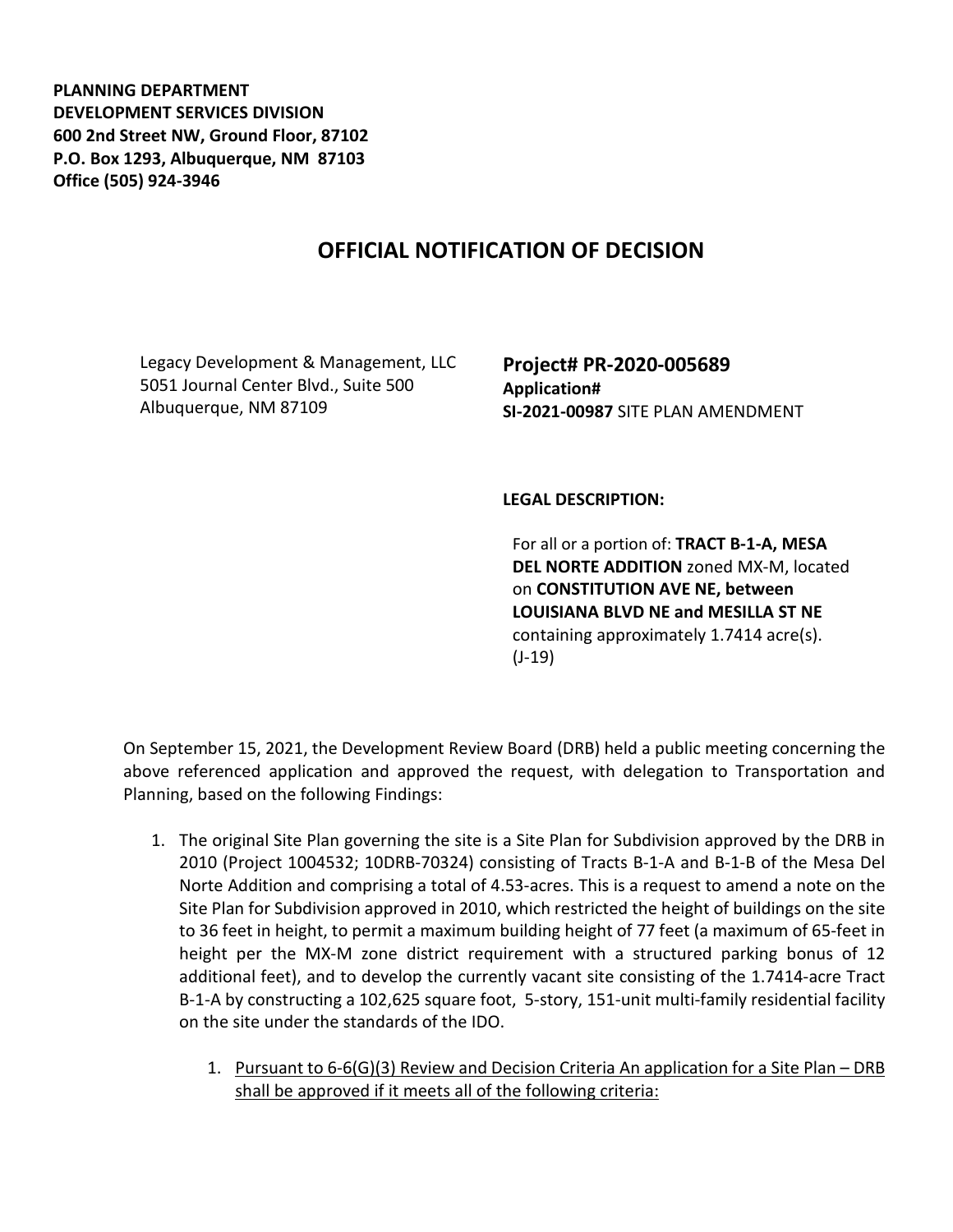a. 6-6(I)(3)(a) *The Site Plan complies with all applicable provisions of this IDO, the DPM, other adopted City regulations, and any conditions specifically applied to development of the property in a prior permit or approval affecting the property.*

The dimensional standards, parking, landscaping, and facades comply with the applicable provisions of the IDO: 22,963 square feet of open space is provided where a total of 17,648 square feet are required, the maximum height of the building is 69-feet in height where a maximum height of 77-feet is permitted, and the setback requirements are met; 187 parking spaces are provided where a total of 151 parking spaces are required; 12,278 square feet of landscaping is proposed where 3,087 square feet is required; and the change in color and texture and 2" recessed windows on the upper floors meet the façade design requirements.

*b.* 6-6(I)(3)(b) *The City's existing infrastructure and public improvements, including but not limited to its street, trail, drainage, and sidewalk systems, have adequate capacity to serve the proposed development, and any burdens on those systems have been mitigated to the extent practicable.* 

The site has access to a full range of urban services including utilities, roads and emergency services. A Traffic Impact Study (TIS) was not required for this project.

*c.* 6-6(I)(3)(c) *If the subject property is within an approved Master Development Plan, the Site Plan shall meet any relevant standards in the Master Development Plan in addition to any standards applicable in the zone district the subject property is in.*

The site is not located within an approved Master Development Plan, therefore this criterion does not apply.

2. The applicant provided the required notice as outlined in the IDO Table 6-1-1.

## **Conditions:**

- 1. Final sign-off is delegated to Transportation for curb ramp configuations of the access-way.
- 2. Final sign-off is delegated to Planning for the Solid Waste signature.
- 3. The applicant will obtain final sign off from Transportation and Planning by November 15, 2021 or the case may be scheduled for the next DRB hearing and could be denied per the DRB Rules of Procedure.